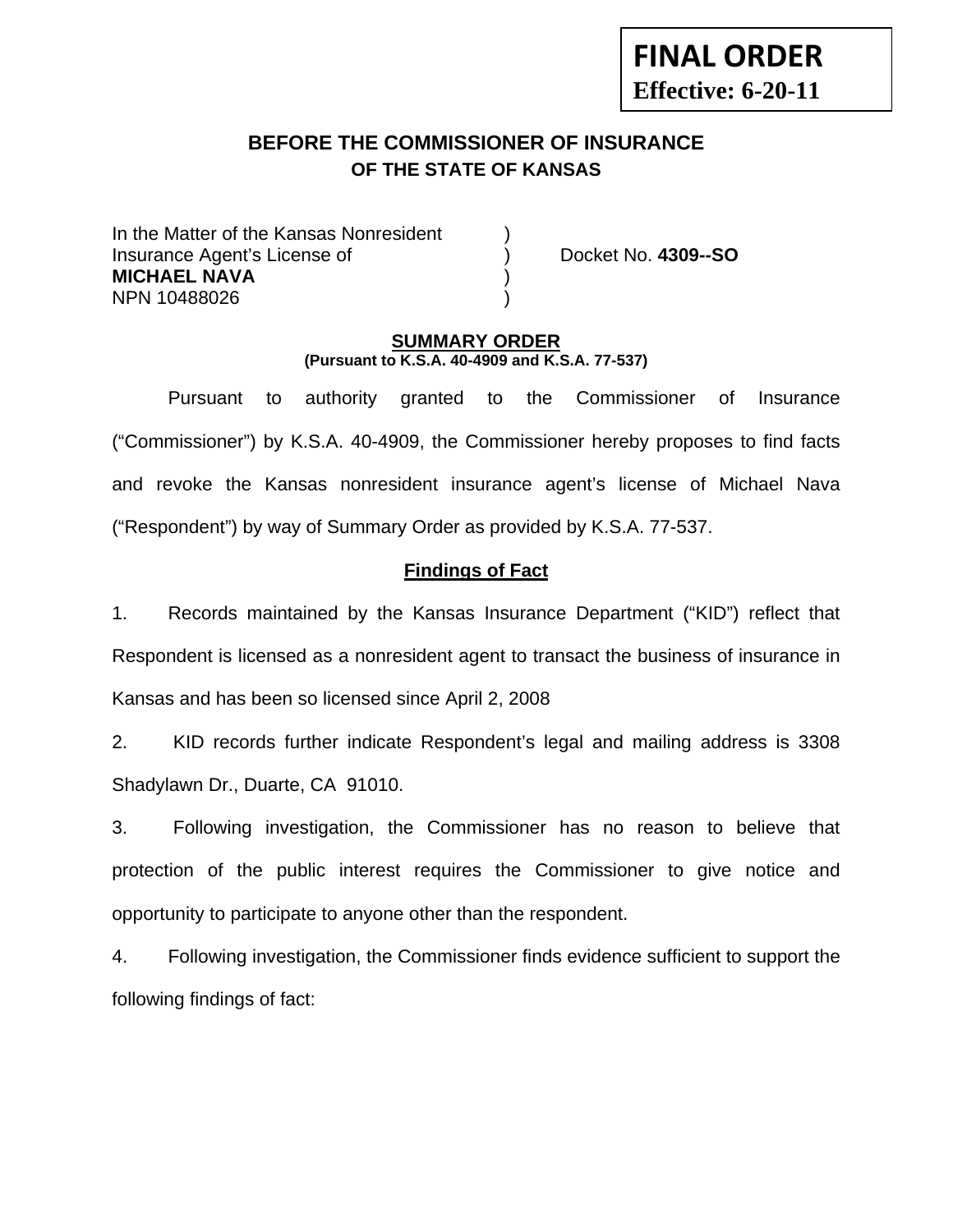5. Effective August 24, 2010, Respondent's California insurance producer license was revoked, and Respondent was issued a restricted license and placed on probation for criminal proceedings.

6. Effective February 28, 2011, Respondent's Virginia license was revoked.

7. Respondent did not report these actions to the Commissioner within 30 days as required by K.A.R. §40-7-9(a) and has not reported them to date.

8. By letter of April 20, 2011, counsel for KID wrote to Respondent at his mailing address of record and invited Respondent to reply within 15 business days if he disputed the above.

9. Respondent has not replied, and the letter has not been returned; thus, the facts are deemed undisputed.

10. According to the California accusation and order, Respondent had convictions, in separate cases, of reckless driving and driving without a license, both misdemeanors, at the time he was granted his California license on March 24, 2008, and was convicted of driving while under the influence of alcohol on January 29, 2010.

11. Respondent was not required to disclose, and did not disclose, the convictions of reckless driving and driving without a license on his Kansas application.

12. Respondent has not reported a new criminal conviction as required by K.A.R. §40-7-9(d).

#### **Applicable Law**

13. K.S.A. 2010 Supp. 40-4909(a) provides, in relevant part:

"The commissioner may deny, suspend, revoke or refuse renewal of any license issued under this act if the commissioner finds that the applicant or license holder has: . . .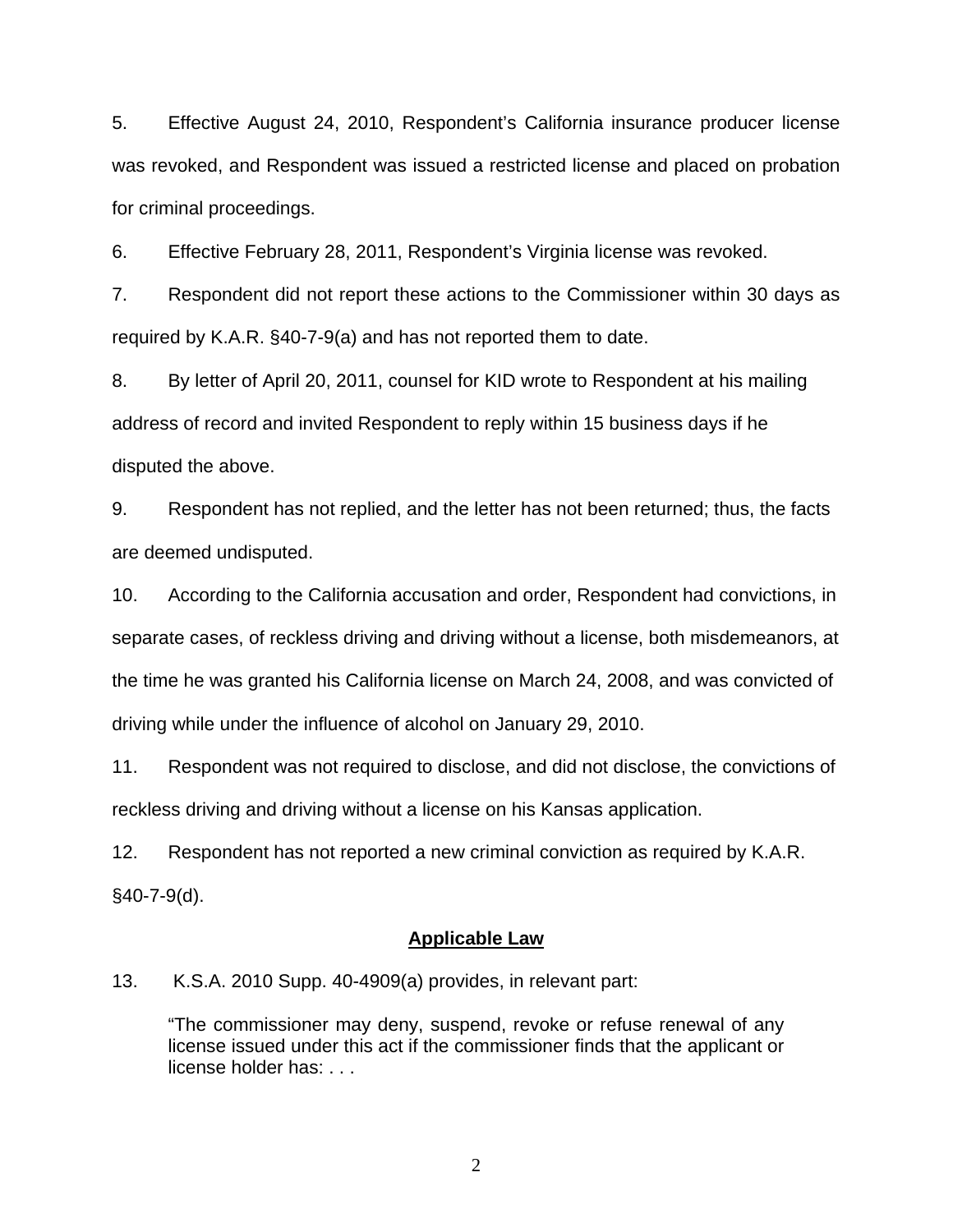(2) Violated: (A) Any provision of chapter 40 of the Kansas Statutes Annotated, and amendments thereto, or any rule and regulation promulgated thereunder; . . . .

(6) Been convicted of a misdemeanor or felony. . . .

(9) Had an insurance agent license, or its equivalent, denied, suspended or revoked in any other state, district or territory." K.S.A. 2010 Supp. 40- 4909(a).

14. K.A.R. §40-7-9 requires a licensed agent to report to the Commissioner within 30 days any disciplinary action against the agent's license by the insurance regulatory agency of another jurisdiction or any criminal conviction.

15. In addition, the Commissioner may revoke any license issued under the Insurance Agents Licensing Act if the Commissioner finds that the interests of the insurer or the insurable interests of the public are not properly served under such license. K.S.A. 2010 Supp. 40-4909(b).

16. K.S.A. 2010 Supp. 40-4906(a) provides that a person who is not a resident of Kansas shall receive a nonresident license if the nonresident person is licensed and in good standing in his or her home state unless denied licensure under K.S.A. 40-4909.

#### **Conclusions of Law**

17. The Commissioner has jurisdiction over Respondent as well as the subject matter of this proceeding, and such proceeding is held in the public interest.

18. The Commissioner finds, based on the facts contained in paragraphs 5 through 10, that Respondent's license may be revoked pursuant to K.S.A. 40-4909(a)(2)(A) because Respondent has violated K.A.R. §40-7-9 by failing to report disciplinary actions against his insurance agent license by other states.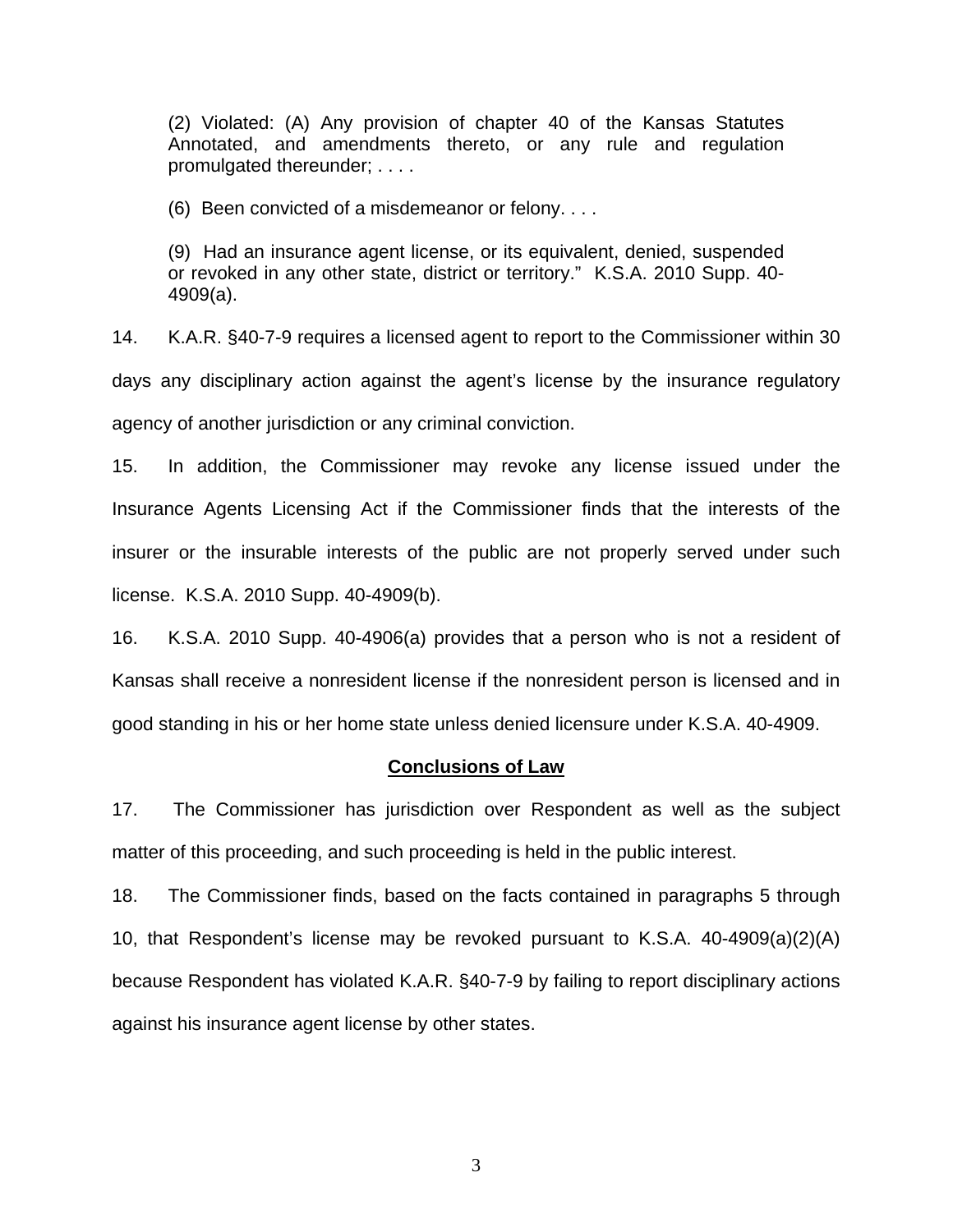19. Further, Respondent's license may be revoked, pursuant to K.S.A. 40- 4909(a)(2)(A) for failing to report a criminal conviction as required by K.A.R. §40-7-9.

20. The Commissioner finds that Respondent's license may be revoked pursuant to K.S.A. 40-4909(a)(6) because Respondent has been convicted of a misdemeanor.

21. The Commissioner finds that Respondent's license may be revoked pursuant to K.S.A. 40-4909(a)(8) because Respondent has a license revoked or suspended by other states.

22. Based on the foregoing findings, the Commissioner concludes that sufficient grounds exist for the revocation of Respondent's insurance agent's license pursuant to K.S.A. 40-4909(a).

23. The Commissioner further concludes Respondent's license may be revoked pursuant to K.S.A. 40-4909(b) because such license is not properly serving the interests of the insurer and the insurable interests of the public.

24. In addition, the Commissioner concludes that Respondent is no longer qualified to hold a license based on reciprocity because Respondent is no longer licensed in good standing in his state of residence.

25. Based on the facts and circumstances set forth herein, it appears that the use of summary proceedings in this matter is appropriate, in accordance with the provisions set forth in K.S.A. 77-537(a), in that the use of summary proceedings does not violate any provision of the law, the protection of the public interest does not require the KID to give notice and opportunity to participate to persons other than Respondent, and after investigation, KID believes in good faith that the allegations will be supported to the applicable standard of proof.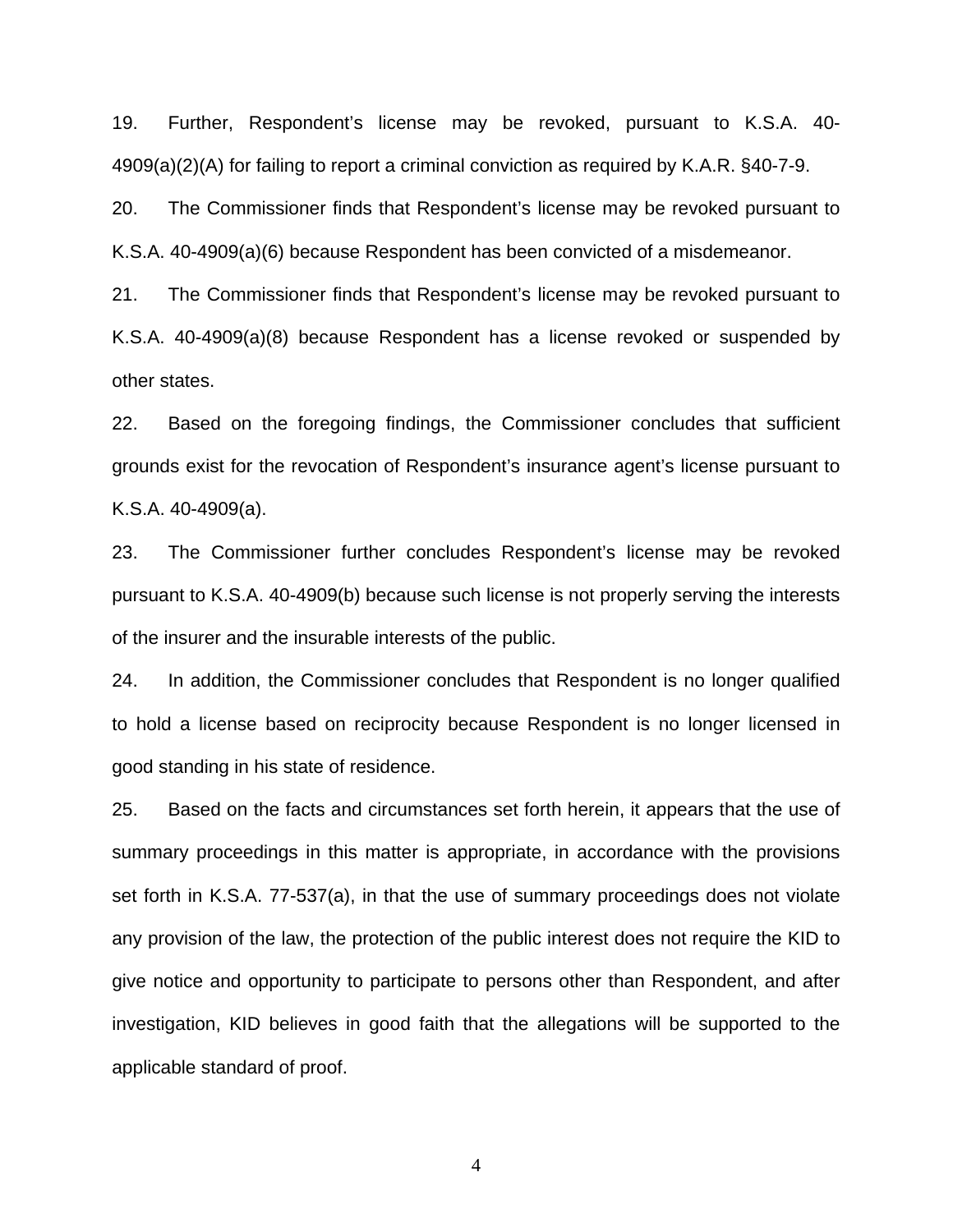#### **Policy to be Served**

26. Before issuing an insurance agent license, the Commissioner must determine that the applicant is qualified and has not committed any act that would be grounds for denial, suspension, or revocation. K.S.A. 40-4905(b). Further, the Commissioner may revoke any license issued under the Insurance Agents Licensing Act if the Commissioner finds that the interests of the insurer or the insurable interests of the public are not properly served under the license. The following action is appropriate to promote the security and integrity of the insurance business and protect insurance consumers by licensing, or continuing to license, persons or entities to sell, solicit, or negotiate insurance in the State of Kansas only if their conduct indicates they are both qualified and trustworthy.

 **IT IS THEREFORE ORDERED BY THE COMMISSIONER OF INSURANCE THAT** the Kansas nonresident insurance agent's license of **MICHAEL NAVA** is hereby **REVOKED. It is further ordered,** that **MICHAEL NAVA** shall **CEASE and DESIST** from the sale, solicitation, or negotiation of insurance, doing any act toward the sale, solicitation, or negotiation of insurance, and/or receiving compensation deriving from the sale, solicitation, or negotiation of insurance conducted on and after the effective date of this order.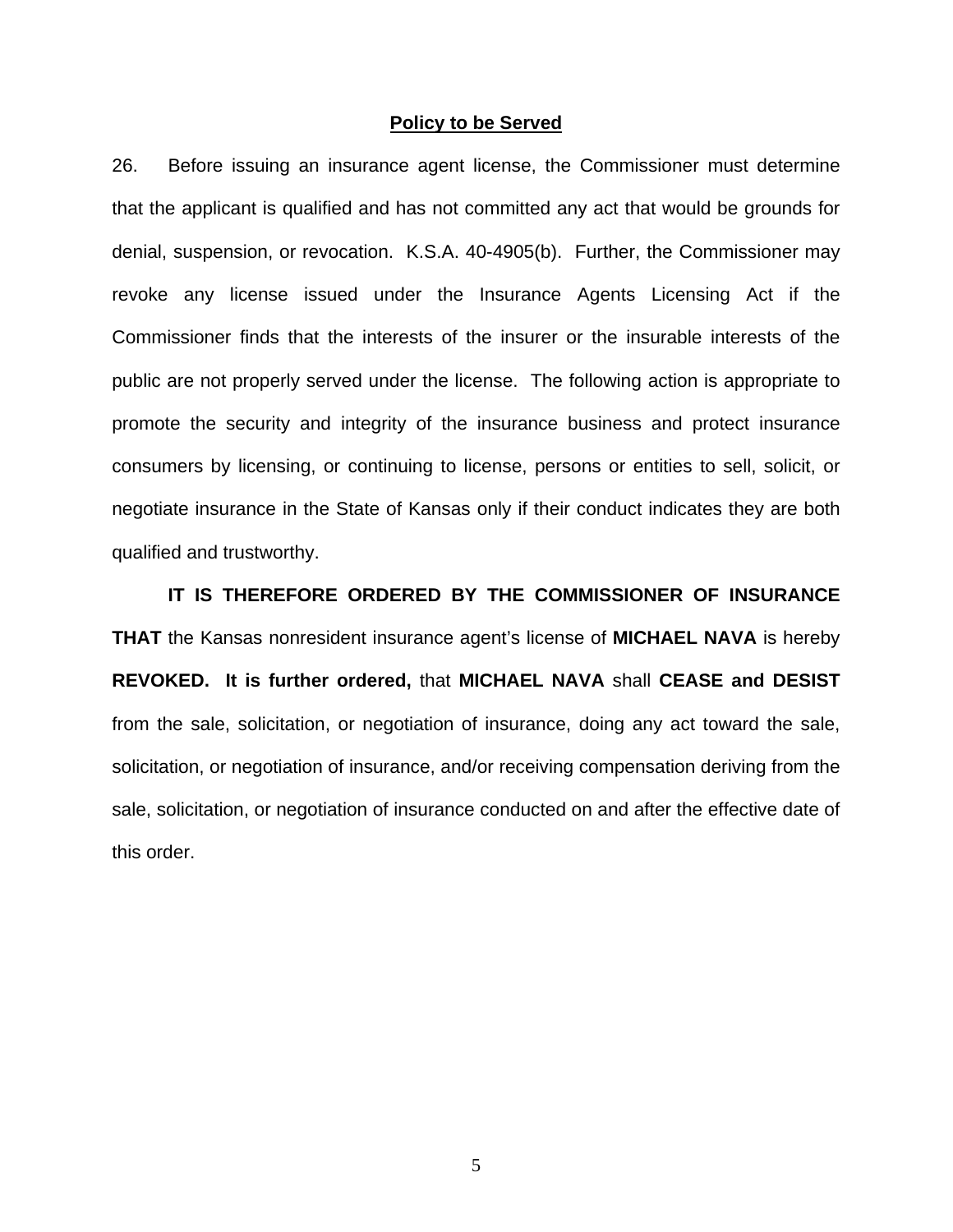# **IT IS SO ORDERED THIS \_\_31st\_\_ DAY OF MAY 2011, IN THE CITY OF TOPEKA, COUNTY OF SHAWNEE, STATE OF KANSAS.**



/s/ Sandy Praeger Sandy Praeger Commissioner of Insurance

 \_/s/ Zachary J.C. Anshutz\_\_\_\_\_\_\_\_\_\_ Zachary J.C. Anshutz General Counsel

# **NOTICE OF RIGHTS TO HEARING AND REVIEW**

# **Within fifteen (15) days of the date of service of this Summary Order,**

**Respondent** may submit a written request for a hearing pursuant to K.S.A. 77-537 and

K.S.A. 77-542. Any request for a hearing should be addressed to the following:

 Zachary J.C. Anshutz, General Counsel Kansas Insurance Department 420 S.W.  $9<sup>th</sup>$  Street Topeka, Kansas 66612

If a hearing is requested, the Kansas Insurance Department will serve notice of

the time and place of the hearing and information on procedures, right of representation,

and other rights of parties relating to the conduct of the hearing.

**If a hearing is not requested in the time and manner stated above, this Summary Order shall become effective as a Final Order upon the expiration of time for requesting a hearing.** In the event Respondent files a Petition for Judicial